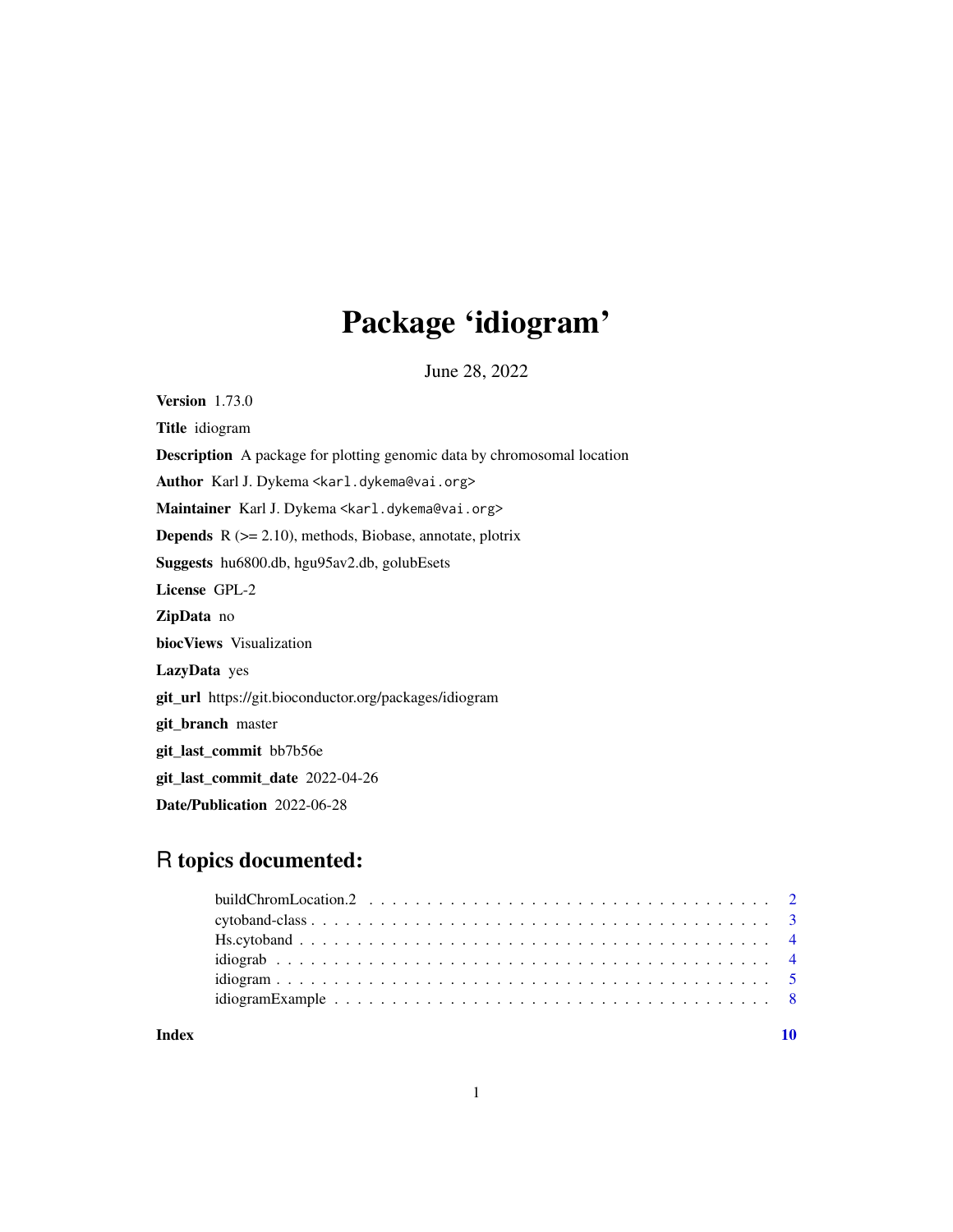<span id="page-1-0"></span>buildChromLocation.2 *A function to generate an instantiation of a chromLocation class*

#### **Description**

This function will take the name of a data package and build a chromLocation object representing that data set. It has also been modified to allow further breakup of the chromLocs.

#### Usage

buildChromLocation.2(dataPkg,major=NULL)

#### Arguments

| dataPkg | The name of the data package to be used                                                               |
|---------|-------------------------------------------------------------------------------------------------------|
| maior   | name of major breakpoint by which to divide chromosomes, "arms", "bands",<br>and "mb" currently work. |

#### Details

The requested data set must be available in the user's .libPaths(), and the function will throw an error if this is not the case.

If the data package is present, the necessary information will be extracted from the data package and a chromLocation object will be created.

If "major" is set to "arms", the the chromLocs object is populated with data from the chromosome arms; "1p", "1q", "2p", etc... Rat and Human chromsomes follow this pattern , so data packages from both species should work with this function.

If "major" is set to "bands", the chromosomes are divided up based upon which band they fall into.

If "major" is set to "mb", chromosomes are split into 3000+ megabase segments. Note, this creates a very large chromLocation object.

Note, "major" can contain multiple breakpoint names, eg. major=c("arms","bands")

If the "major" argument is used, it stores a list of the extra chromosome names. chromLoc@chromLocs\$armList - (or bandList, mbList)

#### Value

A chromLocation object representing the specified data set.

#### Author(s)

Main author: Jeff Gentry with minor additions by: Karl Dykema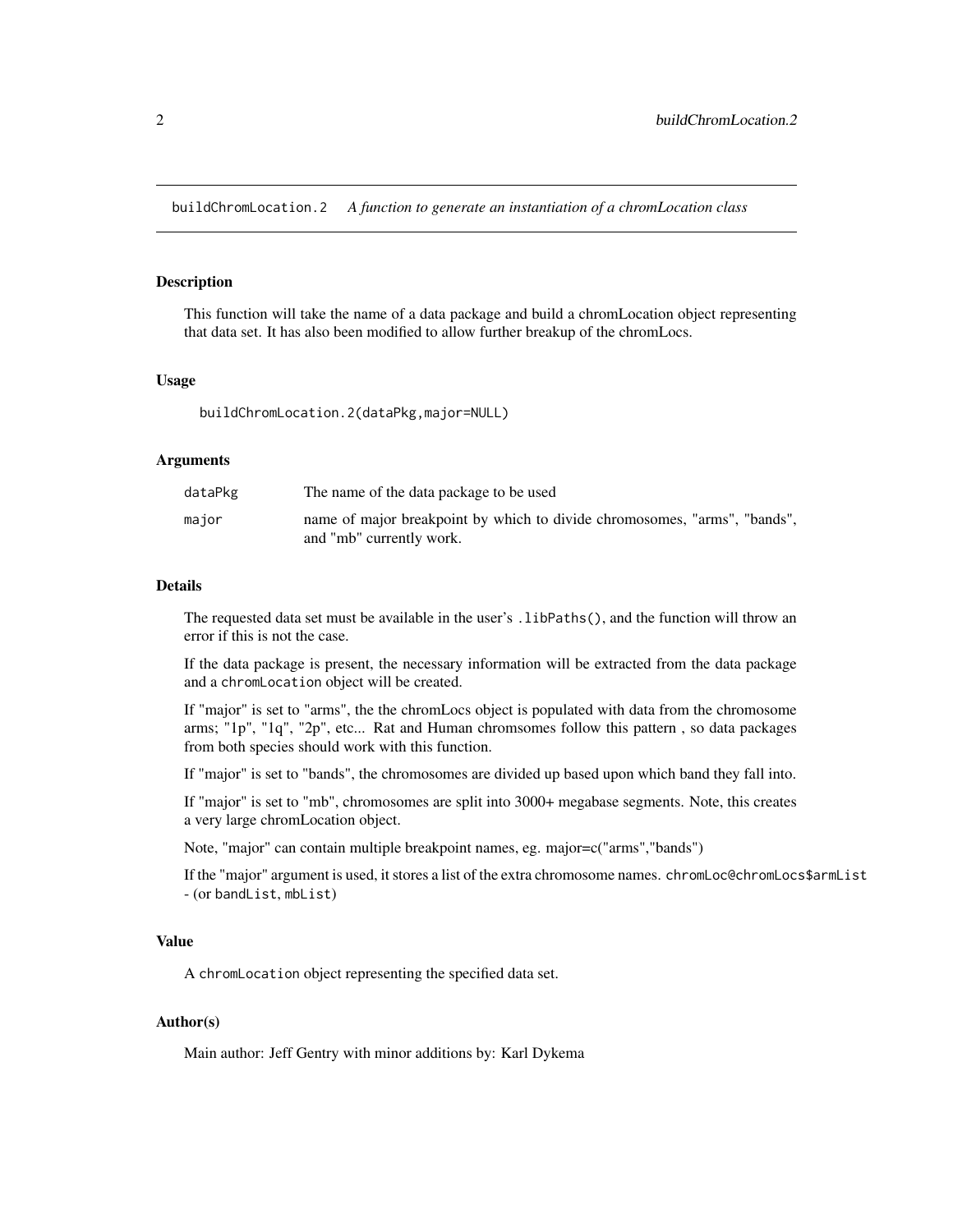#### <span id="page-2-0"></span>cytoband-class 3

#### Examples

```
## A bit of a hack to not have a package dependency on hgu95av2
## but need to fiddle w/ the warn level to not fail the example anyways.
curWarn <- getOption("warn")
options(warn=0)
on.exit(options(warn=curWarn), add=TRUE)
if (require(hgu95av2.db) & require(idiogram)) {
  data(Hs.cytoband)
  z <- buildChromLocation.2("hgu95av2.db",major="arms")
} else print("This example requires the hgu95av2.db data package")
```
cytoband-class *Class "cytoband"*

#### Description

Cytogenetic banding information

#### Objects from the Class

Objects can be created by calls of the form new("cytoband", ...).

#### Slots

stain: typical staining designation from classical cytogenetics band: character string representing the band name/number start: position in basepairs for the start of a given band end: position in basepairs for the end of a given band length: length in basepairs for a given band

#### Author(s)

Karl Dykema <karl.dykema@vai.org>

#### See Also

See Also as [Hs.cytoband](#page-3-1)

#### Examples

## None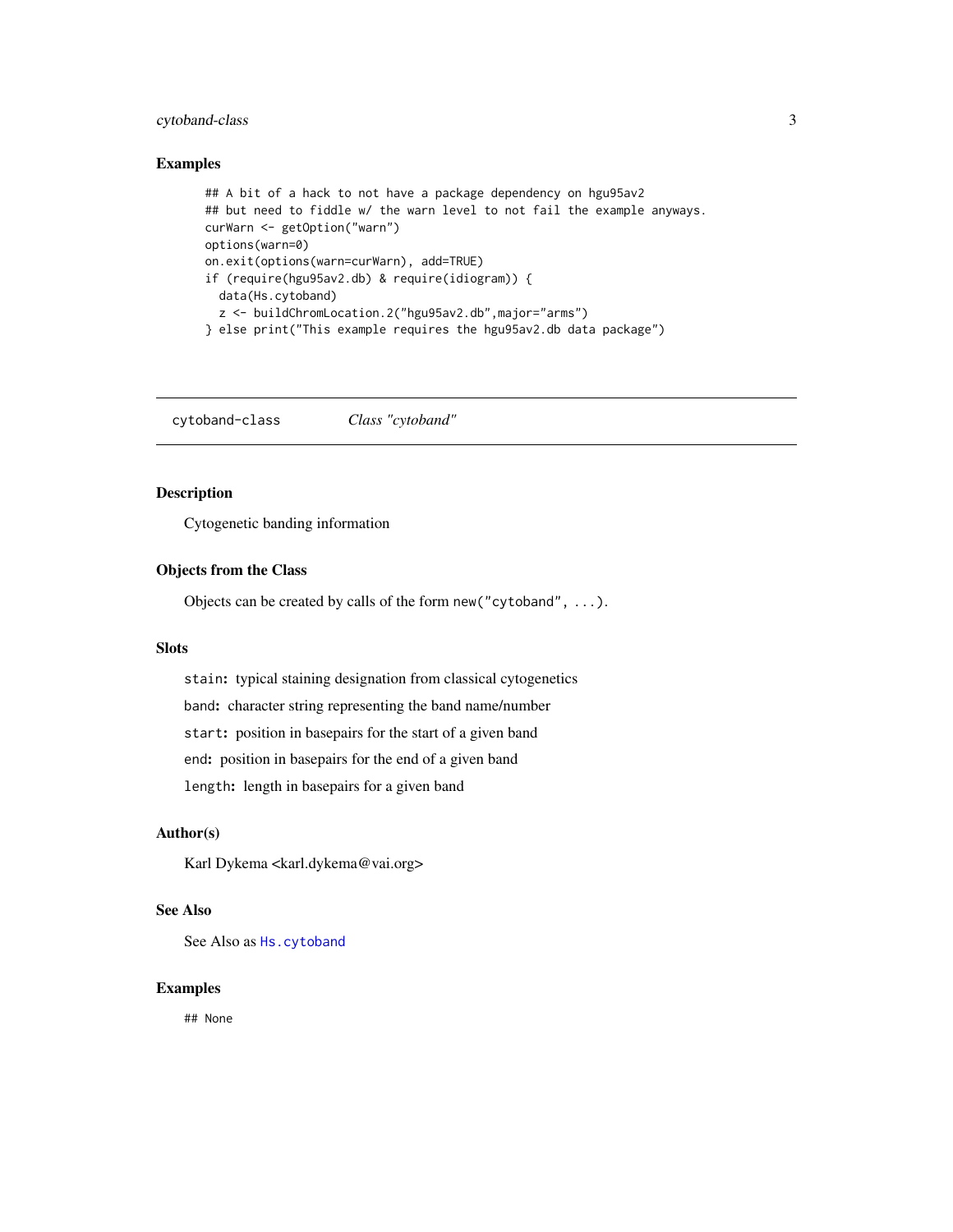<span id="page-3-1"></span><span id="page-3-0"></span>

#### Description

Cytogenetic banding information for Homo sapiens (Hs) ,Mus musculus (Mm) and Rattus norvegicus (Rn)

#### Usage

data(Hs.cytoband)

#### Format

Hs.cytoband is an environment containing 24 objects of class "cytoband" as defined by the idiogram package. Rn.cytoband and Mm.cytoband have also been included for the rat and mouse genomes.

#### Source

UCSC Genome Browser http://genome.ucsc.edu/

#### Examples

```
data(Hs.cytoband)
cyto <- get("1",env=Hs.cytoband)
bands <- matrix(cyto@end-cyto@start,ncol=1)
barplot(bands,col="white")
```
<span id="page-3-2"></span>idiograb *idiograb*

#### Description

idiograb reads the position of the graphics pointer when the (first) mouse button is pressed. idiogram also reads a *second* position of the graphics pointer after another mouse button press. The two points selected are used to define a diagonal line from which a bounding box will be constructed. It then retrieves the gene identifiers of the points that lie within the bounding box.

#### Usage

```
idiograb(idio, show.box = TRUE, brush = NULL, ...)
```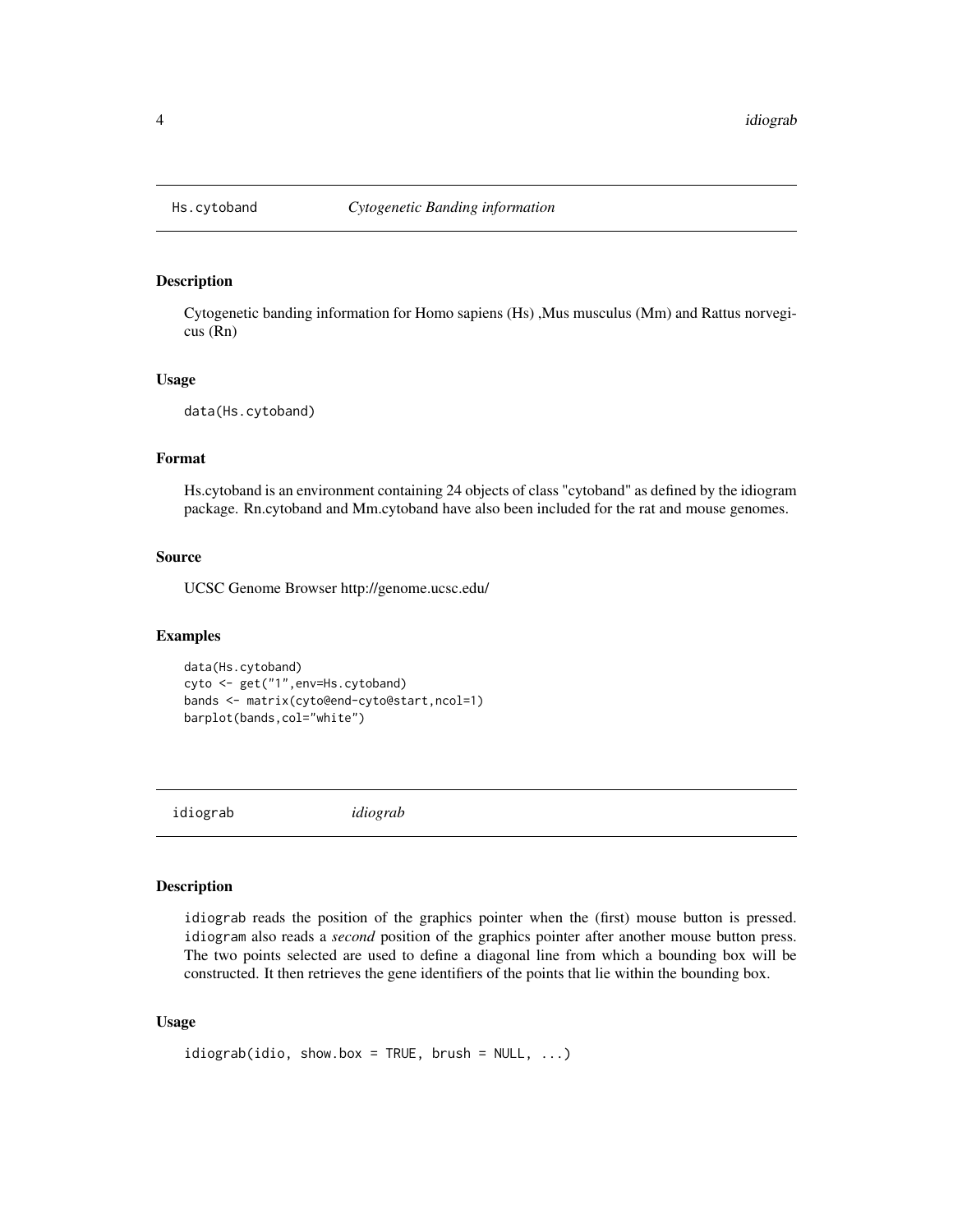#### <span id="page-4-0"></span>idiogram 5

#### Arguments

| idio                    | point coordinates and cooresponding gene identifiers from an idiogram func-<br>tion call          |
|-------------------------|---------------------------------------------------------------------------------------------------|
| show.box                | boolean. if TRUE, a box is drawn showing the selected region                                      |
| brush                   | a color to highlight the points within the selected region                                        |
| $\cdot$ $\cdot$ $\cdot$ | additional plotting paramters passed to points to modify the points within the<br>selected region |

#### Details

Coordinates can be passed in a plotting structure (a list with x, y, and labels components). Typically this is generated from a call to idiogram.

The points selected are used to define the top-left and bottom-right locations *or* the bottom-left and top-right locations for bounding box. These locations can be selected in any order. A character vector of the labels of all the points that lie within the selected region is returned.

#### Value

A character vector of gene identifiers

#### Author(s)

Karl Dykema <karl.dykema@vai.org>

#### See Also

[idiogram](#page-4-1)

#### Examples

```
data(idiogramExample)
ip <- idiogram(colo.eset[,1],ucsf.chr,chr="1")
if(interactive()) idiograb(ip,brush="red")
```
<span id="page-4-1"></span>idiogram *Plotting of Genomic Data*

#### Description

Function for plotting genomic data along with corresponding cytogenetic banding information

#### Usage

```
idiogram(data, genome, chr=NULL, organism=NULL,
method=c("plot","matplot","image"), margin=c("ticks","idiogram"),
grid.col=c("red","grey"), grid.lty=c(1,2), widths=c(1,2),
relative=FALSE, dlim=NULL, main=NA, xlab=NA,
ylab=NA,cex.axis=.7,na.color = par("bg"),cen.color="red", mb=FALSE,
...)
```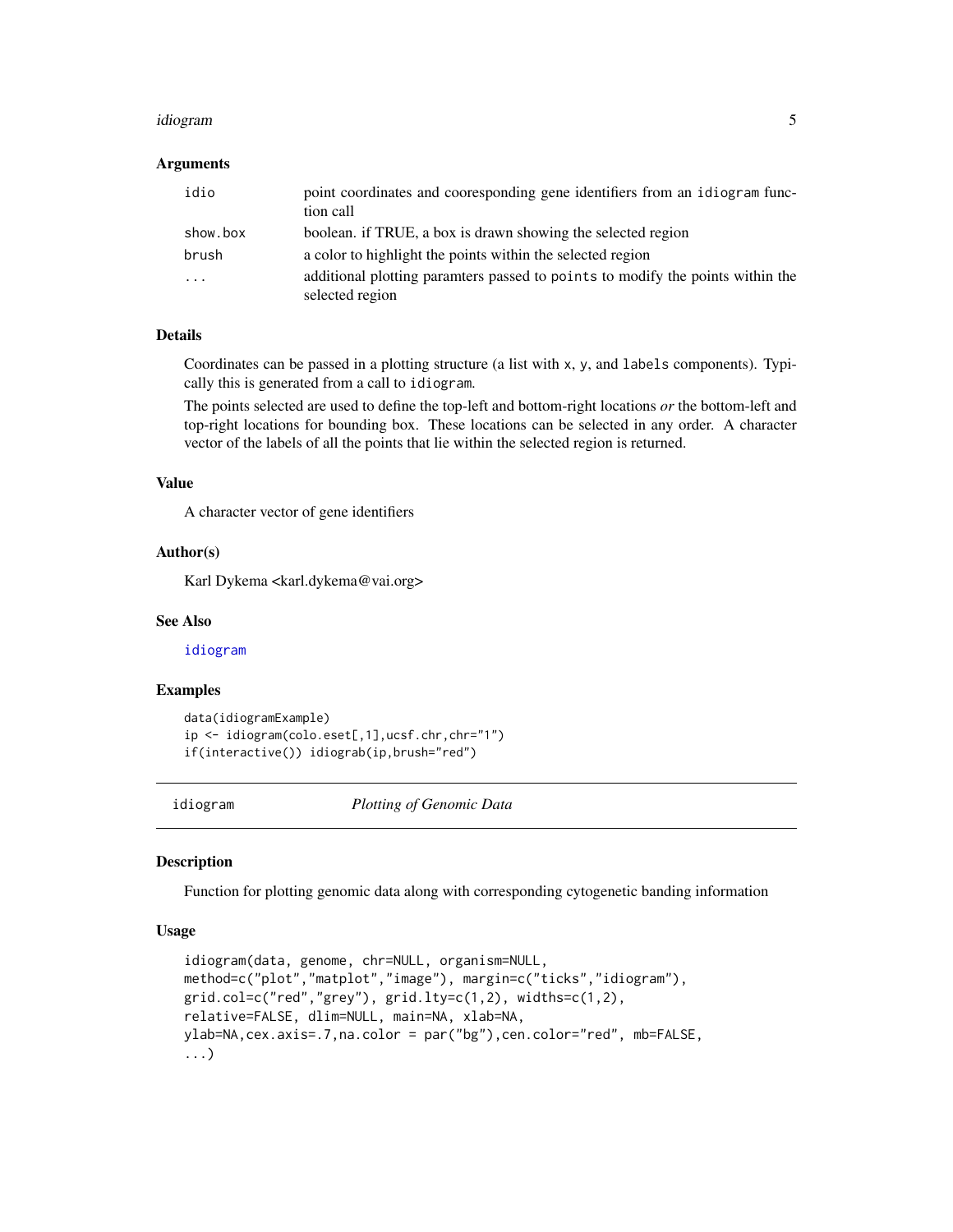#### <span id="page-5-0"></span>Arguments

| data      | a vector or matrix of numeric data to plot. The names/rownames attribute needs<br>to contain corresponding gene identifiers                                                                                           |
|-----------|-----------------------------------------------------------------------------------------------------------------------------------------------------------------------------------------------------------------------|
| genome    | a chromLocation object associated with the specified data set. See below for<br>details.                                                                                                                              |
| chr       | which chromosome to plot                                                                                                                                                                                              |
| organism  | if NULL, determination of the host organism will be retrieved from the organism<br>slot of the chromLocation object. Otherwise "h", "r", or "m" can be used to<br>specify human, rat, or mouse chromosome information |
| method    | plotting method                                                                                                                                                                                                       |
| margin    | type of banding information to display in the plot margin                                                                                                                                                             |
| grid.col  | a two element vector specifying the centromere and band grid colors.                                                                                                                                                  |
| grid.lty  | a two element vector specifying the centromere and band grid line type.                                                                                                                                               |
| widths    | a two element vector specifying the relative width of the margin idiogram two<br>the adjacent graph. This option is currently ignored.                                                                                |
| relative  | If relative is TRUE, the vertical height of the plot is scaled relative to the size<br>of largest chromosome.                                                                                                         |
| dlim      | a two element vector specifying the minimum and maximum values for x. Data<br>in x that exceed the min and max limits will be set to the min/max limit values<br>before plotting.                                     |
| main      | an overall title for the plot. Defaults to the chromosome name.                                                                                                                                                       |
| xlab      | a title for the x axis.                                                                                                                                                                                               |
| ylab      | a title for the y axis.                                                                                                                                                                                               |
| cex.axis  | the magnification to be used for axis annotation relative to the current.                                                                                                                                             |
| na.color  | color to be used for NA values, defaults to: par("bg")                                                                                                                                                                |
| cen.color | color to be used for the centromere when margin="idiogram", defaults to: "red"                                                                                                                                        |
| mb        | if TRUE, subset data to include just those row names starting with the value of<br>the argument chr. Otherwise, use chromLoc as outlined below.                                                                       |
| $\cdots$  | additional graphical parameters can be given as arguments.                                                                                                                                                            |

#### Details

This function displays cytogenetic banding information in the plot margin and calls a secondary plotting function to display associated data at the same relative position. Cytogenetic data for human, mouse, and rat genomes are currently included.

The data is arranged by associating gene identifiers to genomic location using a chromLoc annotation object built using the buildChromLocation function from the annotation package. As such, a vector of data is to be plotted, the names attribute of the vector *needs* to contain the gene identifiers. Likewise if a matrix of data is to be plotted, the [rownames](#page-0-0) attribute of the matrix *needs* to contain the gene identifiers.

To date, plot can be called for vector data, while [matplot](#page-0-0) and [image](#page-0-0) can be called for matrix data. Most additional plotting arguments can be passed down via .... However, the idiogram function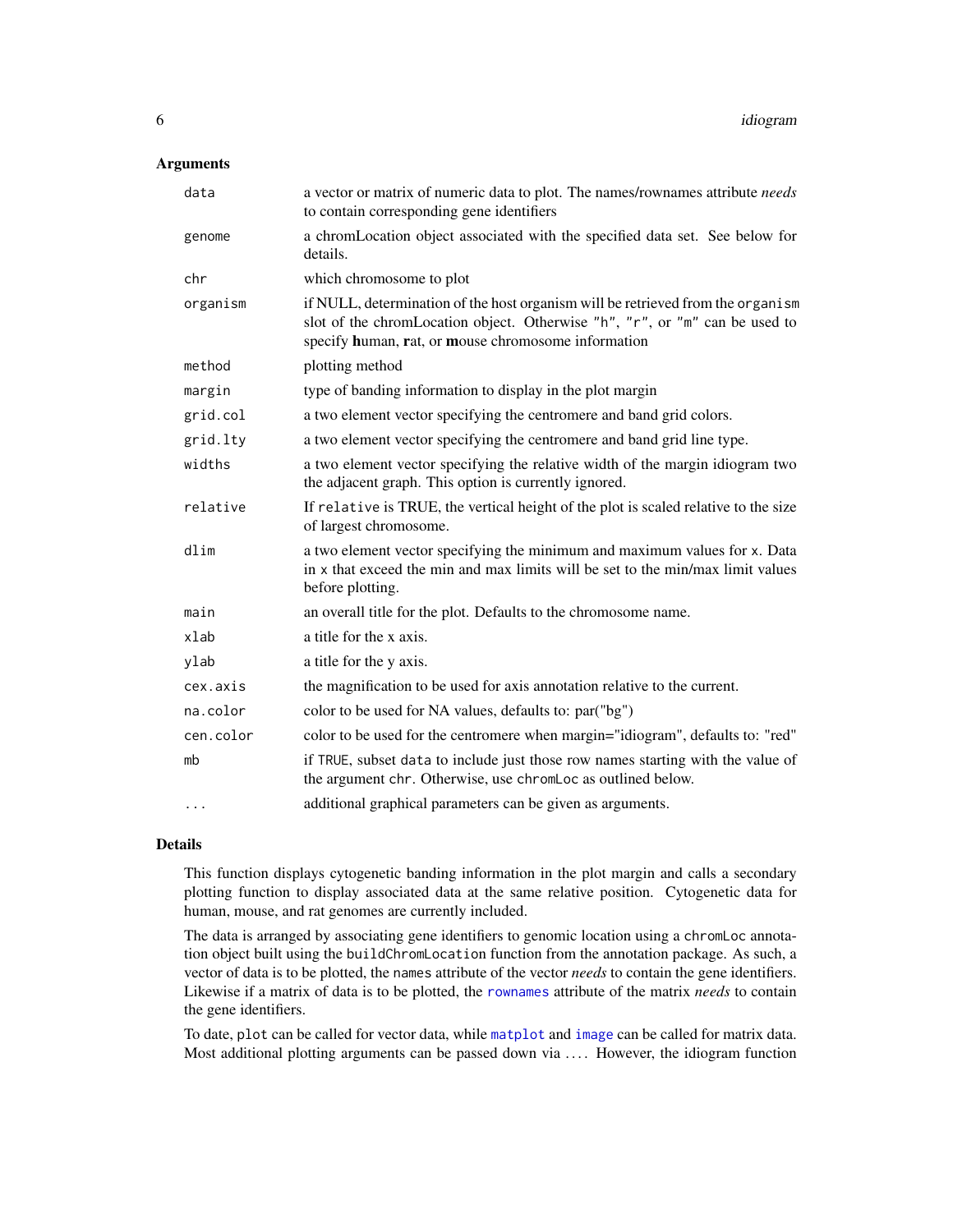#### <span id="page-6-0"></span>idiogram 7

plots the axis independently. Currently, only the cex.axis,col.axis, and font.axis parameters are intercepted from . . . and redirected to the specialized [axis](#page-0-0) call. Other parameters that effect the axis should be set via [par](#page-0-0).

The function midiogram is a simple wrapper around idiogram to plot all the chromosomes from a particular organism using sensible default values. The "m" refers to plotting multiple idiograms.

#### Author(s)

Kyle Furge <kyle.furge@vai.org> and Karl Dykema <karl.dykema@vai.org>

#### See Also

[buildChromLocation](#page-0-0), [Hs.cytoband](#page-3-1), [idiograb](#page-3-2)

#### Examples

library(idiogram)

## ## ## NOTE:This requires an annotation package to work. ## In this example packages "hu6800.db" and "golubEsets" are used. ## They can be downloaded from http://www.bioconductor.org ## "hu6800.db" is under MetaData, "golubEsets" is under Experimental ## Data. if(require(hu6800.db) && require(golubEsets)) { library(golubEsets) data(Golub\_Train) hu.chr <- buildChromLocation("hu6800") ex <- assayData(Golub\_Train)\$exprs[,1] ## make sure the names() attribute is set correctly  $gN \leq -$  names(ex) gN[1:10] idiogram(ex,hu.chr,chr="1") colors <- rep("black",times=length(ex)) colors[ex > 10000] <- "red" pts <- rep(1,times=length(ex)) pts[ex > 10000] <- 2 idiogram(ex,hu.chr,chr="1",col=colors,pch=pts,font.axis=2,cex.axis=1) abline(v=0,col="darkgreen") ## An example of the dlim option. It is most useful for making ## consistant multi-panel plots colors <- rep("black",times=length(ex)) colors[ex > 10000] <- "red" colors[ex < 0] <- "blue"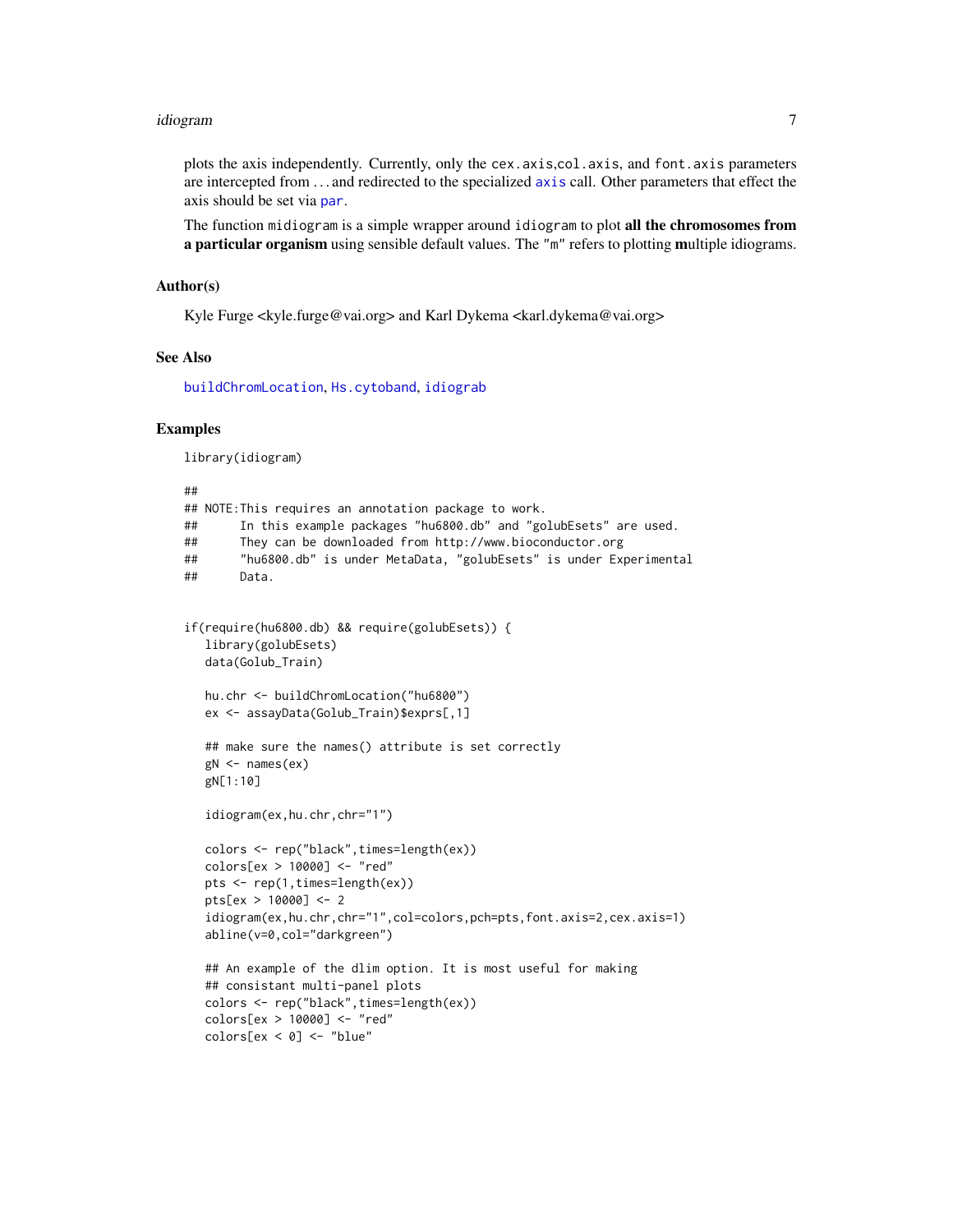```
idiogram(ex,hu.chr,chr="1",col=colors,xlim=c(-3000,21000))
   idiogram(ex,hu.chr,chr="1",col=colors,dlim=c(-100,7500),xlim=c(-3000,21000))
   idiogram(ex,hu.chr,chr="1",col=colors,dlim=c(-100,7500),xlim=c(-3000,10000))
   ## Using the identify function
   ip <- idiogram(ex,hu.chr,chr="1",col=colors,pch=19)
   #identify(ip$x,ip$y,labels=ip$labels)
} else print("This example requires the hu6800.db and golubEsets data packages.")
## The example data is BAC array CGH data from J. Fridlyand's
## aCGH package
data(idiogramExample)
idiogram(colo.eset[,1],ucsf.chr,chr="1")
idiogram(colo.eset,ucsf.chr,chr="1",method="image")
idiogram(colo.eset,ucsf.chr,chr="1",method="image",col=topo.colors(50),grid.lty=c(1,NA))
idiogram(colo.eset,ucsf.chr,chr="1",method="mat",type="l")
## for a consistant multi-panel plot it can be helpful to force the data
## range within each panel to a defined range using 'dlim'
## This is similar to calling the 'midiogram' function
op <- par(no.readonly=TRUE)
par(mai=par("mai")*c(0.1,0.5,0.5,0.5))
layout(rbind(c(1:8),c(0,9:14,0),c(15:22)))
for(i in c(1:22)) {
 idiogram(colo.eset,ucsf.chr,chr=i,method="i",dlim=c(-1,1),margin="i",relative=TRUE)
}
par(op)
```
idiogramExample *data included for idiogram package examples*

#### **Description**

colo.eset and ucsf.chr are included for use in example plots. vai.chr is a chromLocation object included for examples in the package 'reb'. Please see the aCGH Bioconductor package for more information.

#### Usage

```
data(idiogramExample)
```
<span id="page-7-0"></span>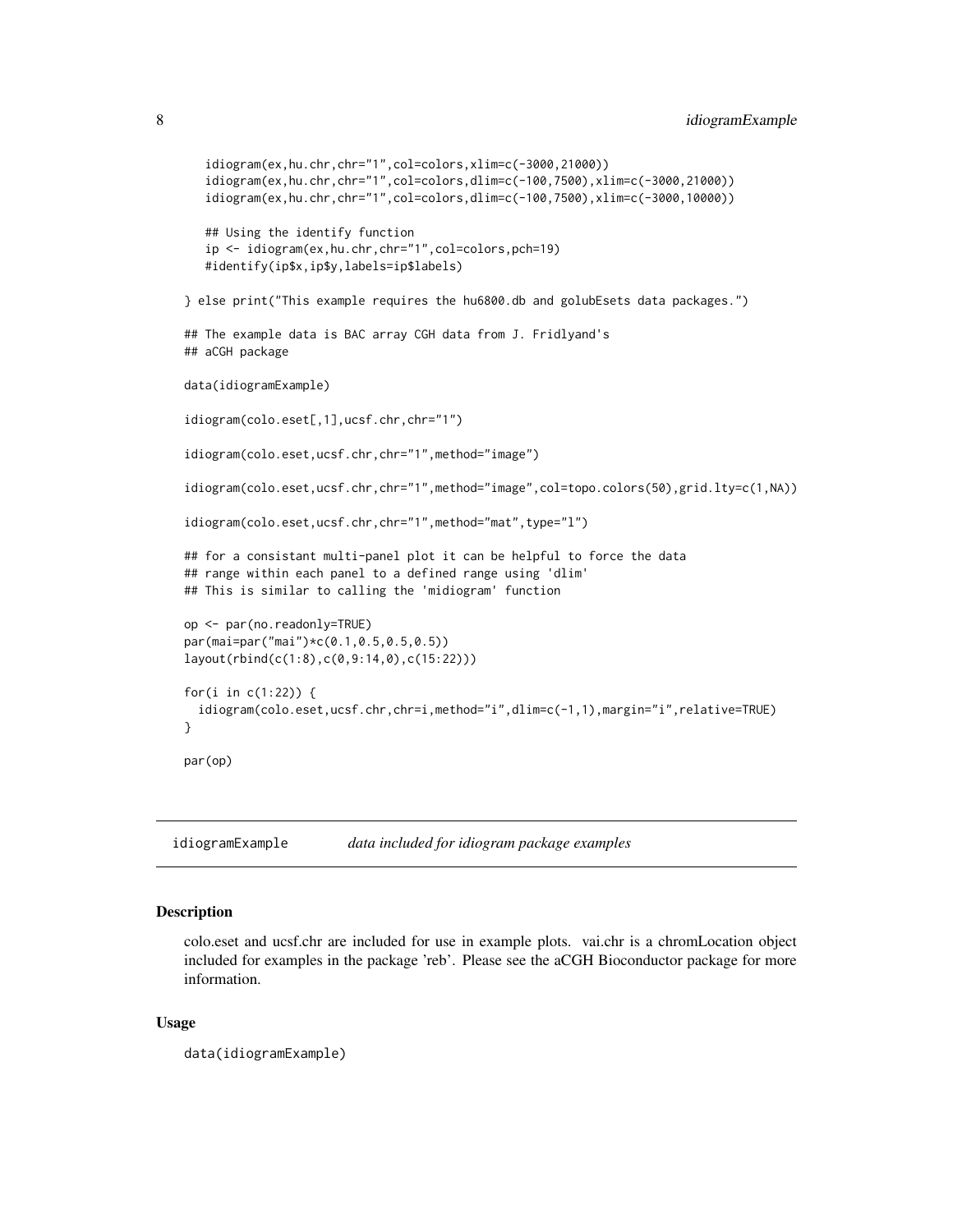## idiogramExample 9

### Source

http://www.bioconductor.org/repository/devel/package/html/aCGH.html

## Examples

```
library(idiogram)
data(Hs.cytoband)
data(idiogramExample)
idiogram(colo.eset,ucsf.chr,chr="1")
```